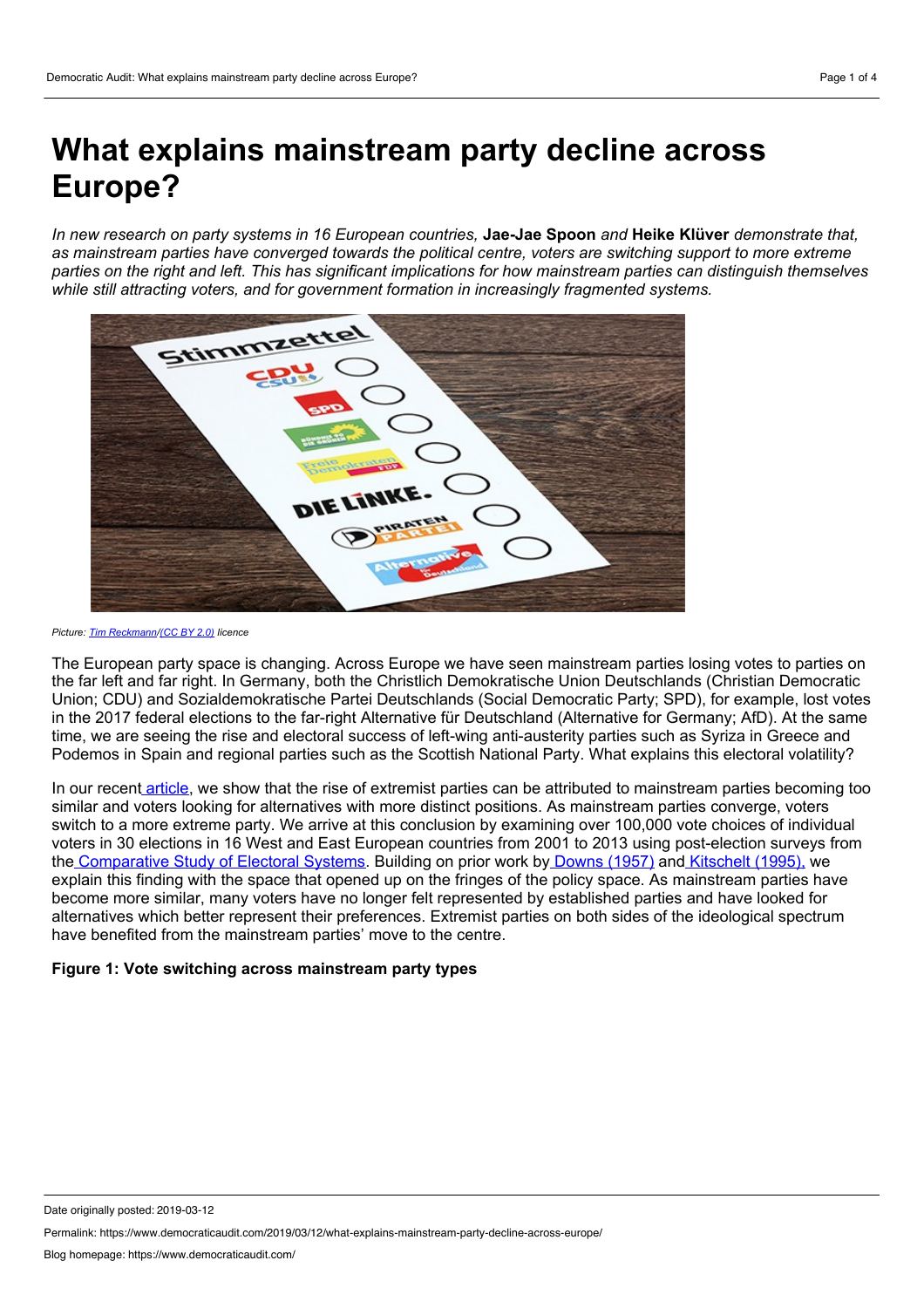

**Figure 2: Non-mainstream parties benefiting from vote switching**



As Figure 1 demonstrates, voters are switching from both left-wing and right-wing mainstream party families, though the highest rate of switching (12.7%) comes from voters who had previously supported left-wing parties. Figure 2, conversely, shows where the voters are going when they abandon a mainstream party. Among the vote switchers, 36% voted for communist parties, 26% voted for green parties, 14% voted for agrarian parties, 13% voted for nationalist parties, 8% voted for Eurosceptic or special issue parties and 2% voted for regional parties.

To examine how similar parties are becoming, we measure mainstream party divergence as the standard deviation of the left-right policy positions of all mainstream parties in a country at the current election using the Manifestos Project. Robustness checks using a variety of different measures for mainstream party [convergence](https://manifesto-project.wzb.eu/) confirm our findings. Figure 3 illustrates mainstream party divergence for all the mainstream parties in the selected countries between 2001 and 2013. As the graph demonstrates, a high percentage of mainstream parties' positions have converged with other parties. Roughly 40% of the party systems we analysed have a divergence value of 10 or below, meaning that we are seeing parties becoming more similar.

#### **Figure 3: Mainstream party divergence across elections**

Permalink: https://www.democraticaudit.com/2019/03/12/what-explains-mainstream-party-decline-across-europe/

Date originally posted: 2019-03-12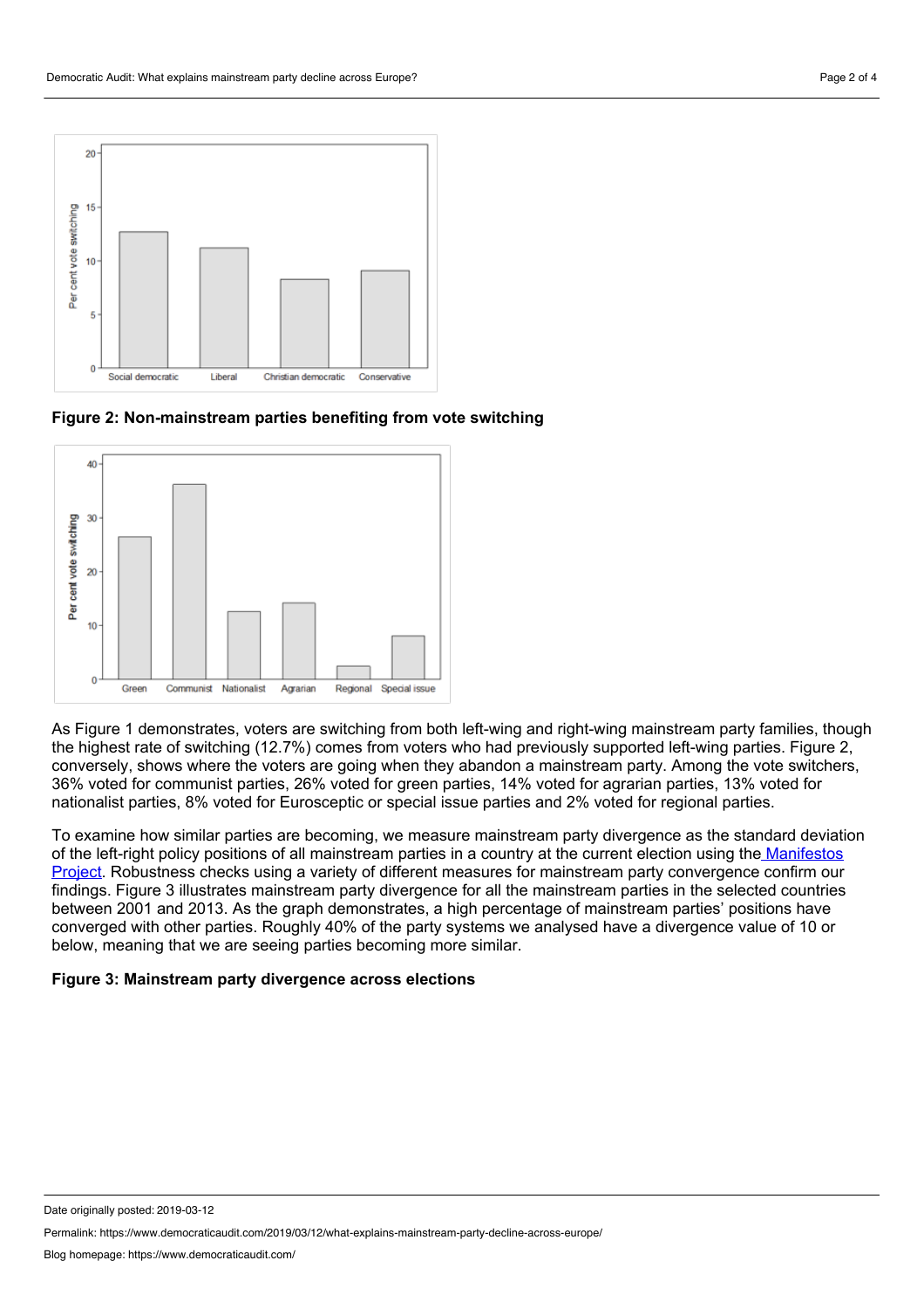

We find that mainstream party divergence has a statistically significant negative effect on the probability of switching from a mainstream to a non-mainstream party controlling for individual-level, party and party-system factors. Thus, as mainstream parties converge on the left–right scale, the likelihood significantly increases that they lose their supporters. More specifically, when the ideological differences between mainstream parties decrease as they move closer to each other, their supporters are more likely to vote for a non-mainstream party at the next election. In sum, this evidence of voter behaviour offers a clear explanation of the electoral volatility – mainstream parties losing votes and new and more extreme parties attracting voters – we have witnessed across Europe.

Our findings have three important implications.

First, if mainstream parties want to continue attracting voters, they will need to better differentiate themselves from their competitors. However, this presents somewhat of a challenge, as we know that most voters lie in the centre of the ideological spectrum. Thus, established parties cannot differentiate themselves by taking a policy position that is too far removed from the median voter, yet at the same time, they have to take a position that is different enough from their rivals. The implication is that, rather than pursuing a strategy that appeals to the median voter, mainstream parties should concentrate on representing their electoral base. They should adopt a policy programme that caters to the specific demands and preferences of their supporters and allows for differentiating themselves from their competitors. This is far from trivial given that traditional voter milieus and cleavage structures have changed dramatically over the past decades. The decline of the working class as the stronghold of social democratic parties is just one example of this.

Second, as long as mainstream parties follow a strategy of convergence on the median voter, they will continue to lose votes, and new parties on the fringes may continue to develop and attract voters. This could result in increasing the size of party systems. Across Europe, we are witnessing moderate multiparty systems becoming ever more diverse party systems. Germany, for example, had been a 2.5 party system until the 1980s; it is now a six party system.

Third, our findings have crucial implications for cabinet formation. As party systems increase in size, it is harder to build legislative majorities in parliament as many of the new parties are located on the fringes of the ideological spectrum. For instance, while Germany was typically governed by coalition governments composed of two parties, these coalitions are no longer possible due to the significant vote loss of the SPD and the CDU/CSU and the recent rise of the AfD. As a result, voters have a much harder time predicting which coalitions are likely to form when making their vote choice and can no longer be sure that voting for a specific party will result in the preferred coalition cabinet. This may lead to considerable frustration and discontent among citizens. What is more, coalition building not only becomes unpredictable, but it becomes much more difficult to form a government at all. It took nearly six months, for example, following the September 2017 German elections for a coalition [agreement](https://www.nytimes.com/2018/03/04/world/europe/germany-spd-merkel.html) to be agreed on between the CDU and SPD, which was neither party's preferred outcome.

Date originally posted: 2019-03-12

Permalink: https://www.democraticaudit.com/2019/03/12/what-explains-mainstream-party-decline-across-europe/